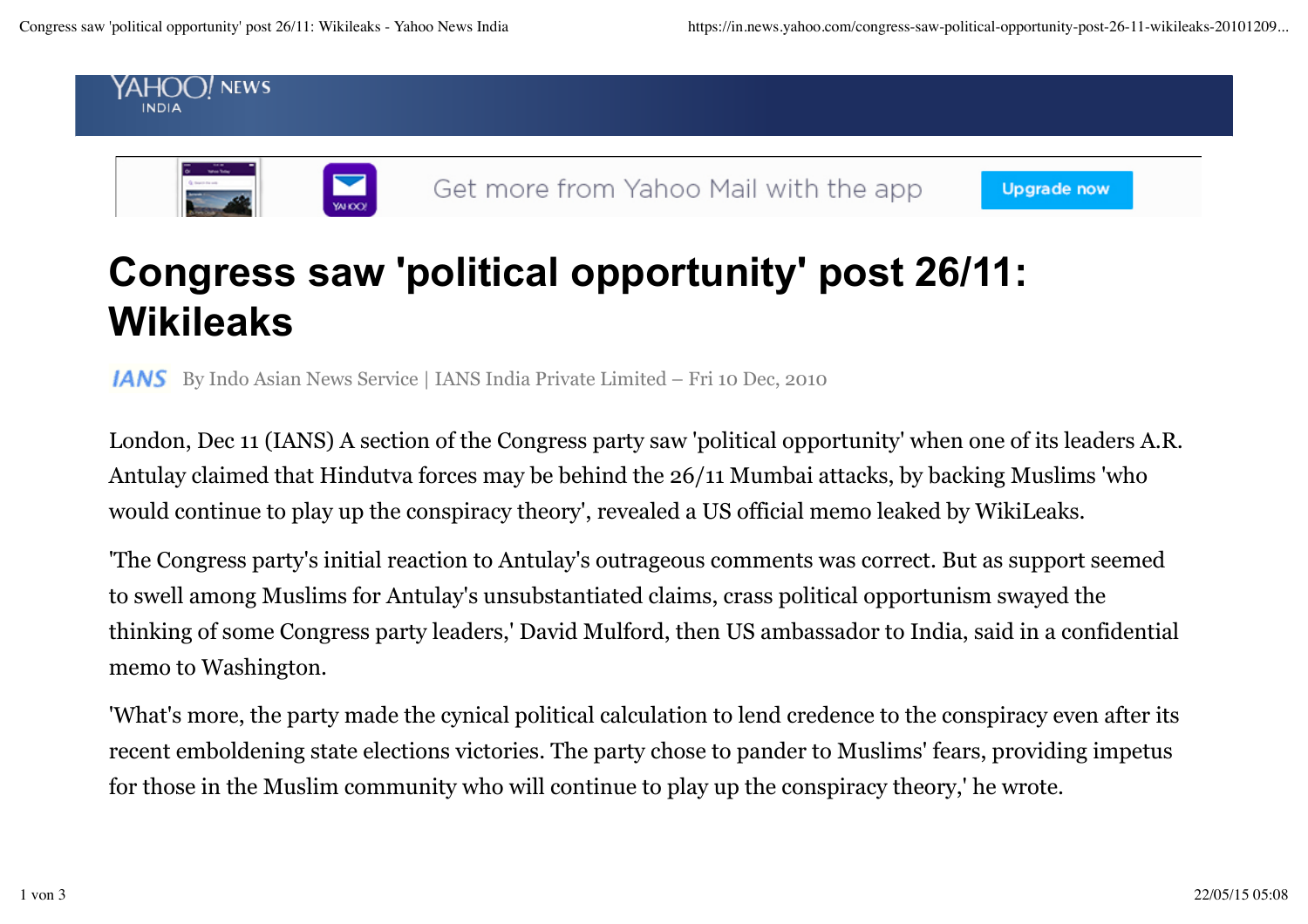'While cooler heads eventually prevailed within the Congress leadership, the idea that the party would entertain such outlandish claims proved once again that many party leaders are still wedded to the old identity politics,' according to Mulford.

'The seventy-nine years old Antulay was probably bewildered to find that his remarks, similar in vein to what he would have routinely made in the past to attack the BJP, created such a furor this time,' Mulford commented.

Antulay sparked a political controversy Dec 17 with comments insinuating that the killing of Maharashtra Anti-Terror Squad (ATS) chief Hemant Karkare by the Mumbai terrorists was somehow linked to Karkare's investigation of bombings in which radical Hindus are suspected.

Home Minister P. Chidambaram, however, officially dismissed the comments made by then minority affairs minister A.R. Antulay in parliament.

The outlandish comments suggested that somehow Hindutva elements were in league with the Mumbai attackers, or used the attacks as a cover to kill Karkare.

The opposition Bharatiya Janata Party (BJP) immediately called for Antulay's resignation and protested with boisterous walkouts in parliament over the course of five days.

Compounding matters, the Congress party, after first distancing itself from the comments, two days later issued a contradictory statement which implicitly endorsed the conspiracy.

During this time, Antulay's completely unsubstantiated claims gained support in the conspiracy-minded Indian-Muslim community.